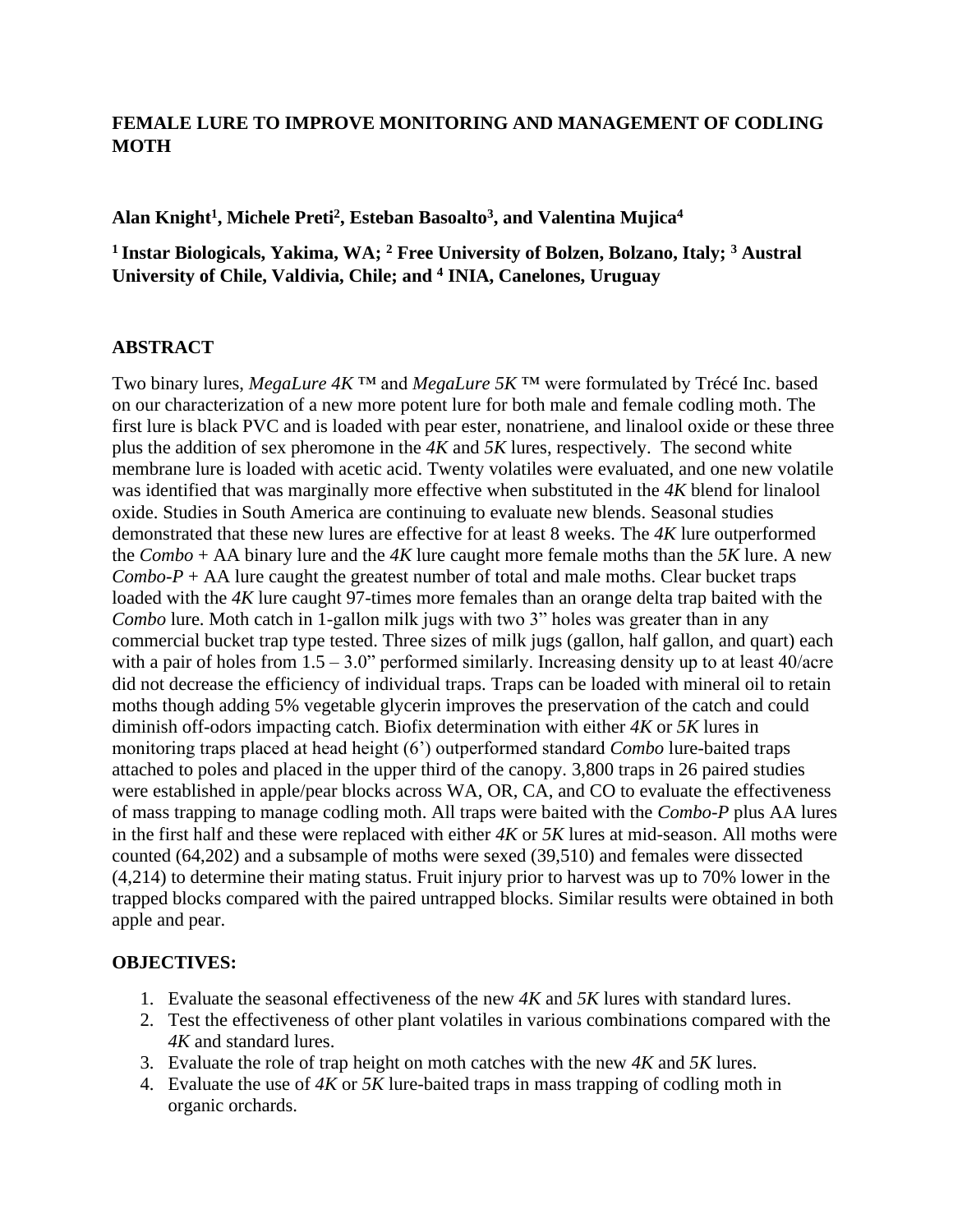#### **PROCEDURES**

Male, female, and total moth catch in orange delta traps baited with four different types of lures were evaluated. The four lures were provided by Trécé Inc. and included the standard grey septa *Combo DA* lure in combination with an acetic acid co-lure, the new *Combo-P* pvc lure in combination with acetic acid, the *Megalure 4K* comprised of two lures the acetic acid lure and a pvc matrix loaded with pear ester, nonatriene, and linalool oxide; and the *MegaLure 5K* which was similar to the 4K lure but had the sex pheromone added to the lure. Eight replicates of each lure were randomized in an untreated apple block beginning in late April. Traps were checked weekly for 11 weeks. The study was repeated in the second flight for 8 weeks in orchards either treated with pheromone or pear ester/pheromone dispensers or untreated.

Studies were conducted in all three States to assess whether the *MegaLure 4K* or *5K* could allow pest managers to monitor codling moth at a more convenient height than having to use poles. These studies also looked at the establishment of a Biofix to time the start of egg hatch of codling moth based on either male or female catch.

Several studies were conducted to improve trap performance. We compared seven types of traps baited with either the *Combo-P* + AA lures or the *Megalure 5K*. This study had five replicates with each lure and was run for one month. The second study evaluated the effect of trap density. Three replicates of three trap densities (15, 25, and 40 traps per acre) were established in 1-acre plots. All moths were collected from traps in each replicate after eight weeks, counted and sexed. A third study including 10 replicates examined an orange trap baited with a *Combo-P* lure versus the use of clear bucket traps baited with the *4K* lure. The liners in the delta trap were replaced after one week and the study concluded after two weeks. A separate study examined moth catch in clear bucket traps that were partially filled with either propylene glycol (PG), 20% PG in mineral oil, and 1.5% neem oil in mineral oil. Six studies were conducted to evaluate new volatile blends with 20 compounds being substituted for linalool oxide in the *4K* blend. Eight to 10 replicates were included in each study and moth catch was compared with the 3K (pear ester  $+$  DMNT  $+$  AA) and 4K blends.

Extensive studies were conducted to evaluate the use of female removal as a tactic to manage codling moth primarily in organic orchards. Blocks were placed within orchards treated with sex pheromone dispensers, including Isomate Flex, Isomate Mister, or Cidetrak CM-DA Combo PP dispensers or left untreated. All paired blocks were treated with the same growers' program. Plots (1--4 acres) were established with or without the supplemental use of female removal. All female-removal treated plots received 24 traps per acre. All traps were initially baited with the *Combo-P* + AA lures. At mid-season, traps were rebaited with either the  $4K$  or  $5K$  lures depending on our lure supply. All five pear studies used the *5K* lure. All moths were collected from traps at mid-season and prior to harvest. Moths were counted and a subsample of moths were sexed, and females were dissected to determine their mating status. Levels of fruit injury (800-2,400 fruits) were sampled in each of the paired blocks at mid-season and prior to harvest.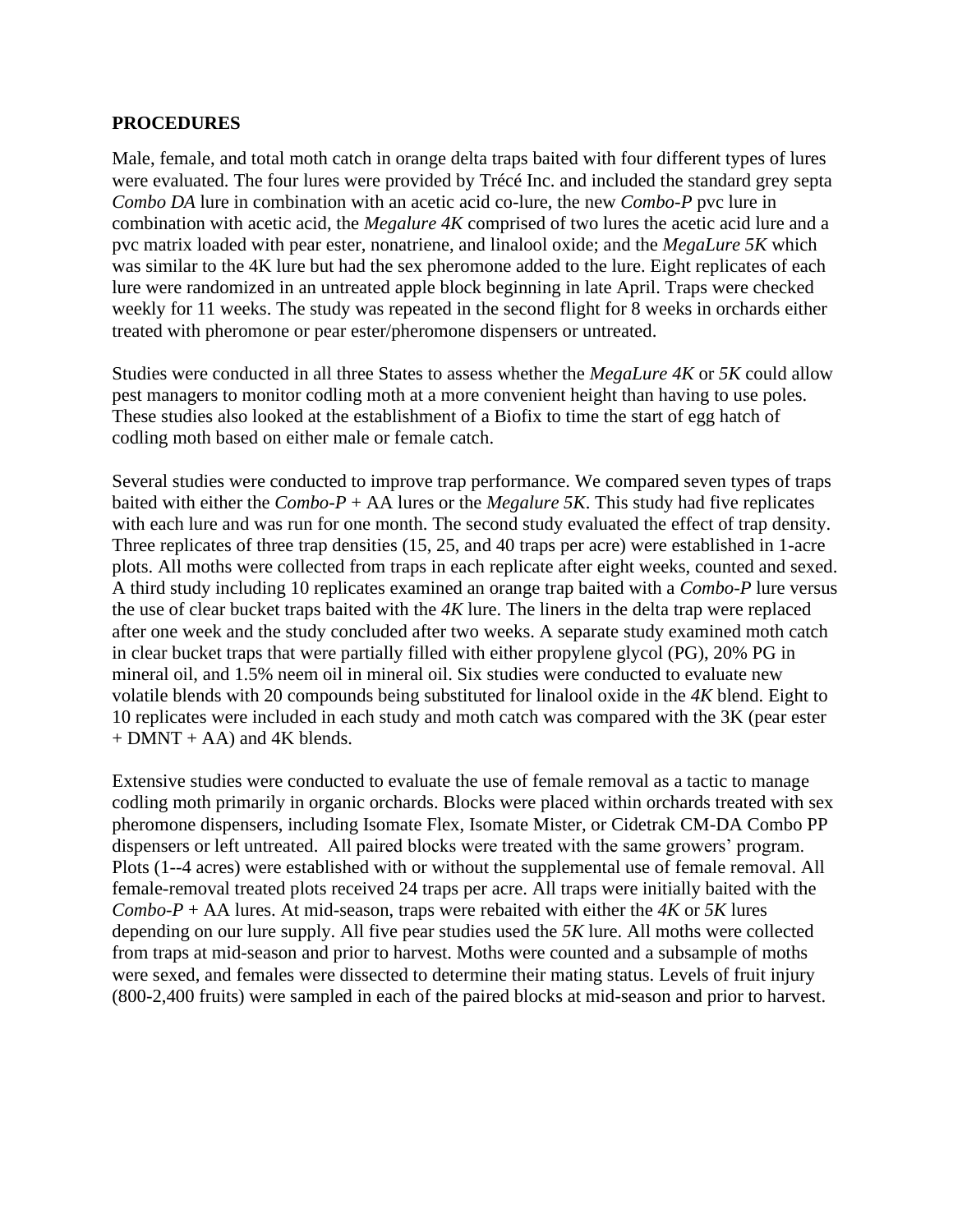## **RESULTS**

All three new lures (*Combo-P, 4K, and 5K*) outperformed the standard, grey septa *Combo* lure during the first moth flight (Table 1). The *4K* lure caught the greatest number of female moths. A similar pattern was seen during the 8-week period during the second moth flight in MD orchards.

| Table 1 Mean moth catches in orange delta traps over an 11-week period during the first |
|-----------------------------------------------------------------------------------------|
| flight of codling moth in an apple block not treated with sex pheromone dispensers.     |

|                    | Mean (SE) moth catch per trap per week |               |               |  |  |  |
|--------------------|----------------------------------------|---------------|---------------|--|--|--|
| Lure               | Males                                  | Females       | Total         |  |  |  |
| $Combo + AA$       | 4.0(0.4)d                              | 2.8(0.3)c     | 6.8(0.6)b     |  |  |  |
| $Combo-P + AA$     | 16.4(1.1)a                             | $3.7(0.4)$ bc | 20.1(1.3)a    |  |  |  |
| Megalure 5K        | 10.9(0.8)b                             | 5.7(0.6)b     | 16.7(1.3)a    |  |  |  |
| MegaLure 4K        | 7.7(1.0)c                              | 9.8(0.8)a     | 17.4(1.7)a    |  |  |  |
| ANOVA df = $1, 30$ | $F = 36.47$ ,                          | $F = 30.74$ , | $F = 21.35$ , |  |  |  |
|                    | P < 0.0001                             | P < 0.0001    | P < 0.0001    |  |  |  |

Studies demonstrated that the 4K lure can be used with traps placed low in the canopy without the use of poles (Table 2). This also avoids placing traps near MD dispensers. Male and female moths were caught 1-week earlier in the 4K traps and provided a better prediction of first egg hatch. Similar results were found in pears in Oregon to apples in Washington. Different results were reported from California.

|              | Trap   | Mean (SE) moth catch |            |                |  |  |
|--------------|--------|----------------------|------------|----------------|--|--|
| Lure         | height | Male                 | Female     | Total          |  |  |
| Combo-P      | Low    | 9.0(6.0)b            | 0.5(0.5)b  | 9.5(6.5)c      |  |  |
| Combo-P      | High   | 47.5(4.5)a           | 3.0(1.0)b  | 50.5 $(3.5)b$  |  |  |
| MegaLure 4K  | Low    | 25.0(2.0)b           | 27.5(1.5)a | 52.5 $(0.5)b$  |  |  |
| MegaLure 4K  | High   | 77.0 (20.0)a         | 31.0(5.0)a | 108.0(15.0)a   |  |  |
| <b>ANOVA</b> |        | Height:              | Lure:      | Height * lure: |  |  |
|              |        | P < 0.05             | P < 0.01   | P < 0.01       |  |  |

**Table 2 Comparison of lures and trap height to monitor codling moth.**

Initial studies demonstrated that clear delta-shaped traps outperform the standard orange delta trap when baited with either the *Combo-P* or *5K* lures. Next, we showed how much progress has been made in capturing female codling moth by comparing a *Combo-P* lure in an orange delta versus 4K in a clear bucket trap (Table 3). The latter trap-lure combination caught 97-times more females than the standard trap-lure combination. A third study compared drowning solutions used in bucket traps. No differences were found with adding Neem oil to mineral oil but it did not preserve samples and allowed microbial growth. Future work will evaluate the addition of vegetable glycerin (organic approval is likely) as a preservative added to the oil.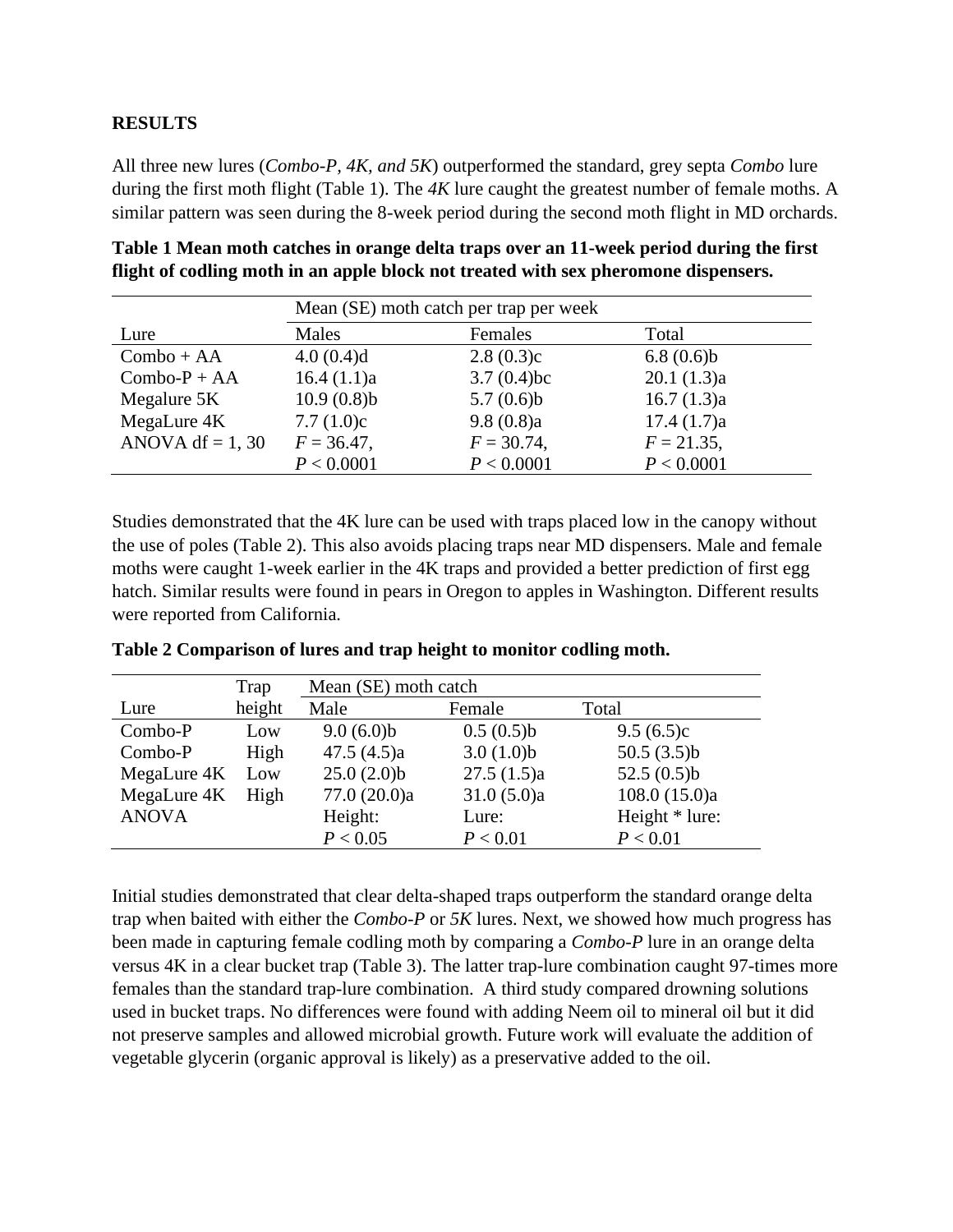|                    |       | Mean (SE) catch per trap |               |               |  |  |
|--------------------|-------|--------------------------|---------------|---------------|--|--|
| Trap               | Lure  | Male                     | Female        | Total         |  |  |
| Clear bucket       | 4K    | 194.6 $(15.2)a$          | 289.7 (30.7)a | 484.3 (42.8)a |  |  |
| Orange delta       | Combo | 98.2(10.1)b              | 3.0(0.8)b     | 101.2(10.8)b  |  |  |
| ANOVA df = $1, 18$ |       | $F = 30.41$              | $F = 262.5$   | $F = 116.9$   |  |  |
|                    |       | P < 0.0001               | P < 0.0001    | P < 0.0001    |  |  |

**Table 3 How much better can we catch female codling moths?** 

Studies were conducted early in the season to compare homemade traps with several commercial non-saturating traps (Table 4). This included a clear peanut butter jar with two 2" holes and milk jugs with two 3" holes. The milk jug caught the greatest number of females and total moths.

|                           | Mean (SE) moth catch per trap |                     |                     |  |  |
|---------------------------|-------------------------------|---------------------|---------------------|--|--|
| Trap, $N = 5$             | Male                          | Female              | Total               |  |  |
| Mini bucket – green/clear | 54.0(8.2)ab                   | 74.6 $(6.2)$ bc     | 128.6 (11.3)ab      |  |  |
| Homemade clear jar        | 84.4 (12.7)ab                 | 83.6(5.2)ab         | 168.0 (15.7)ab      |  |  |
| Clear bucket              | 55.2 $(15.8)b$                | 79.2 (13.5)bc       | 134.4 (29.2)ab      |  |  |
| Homemade milk jug         | 133.0 (32.1)a                 | 116.2 (20.3)a       | 249.2 (50.0)a       |  |  |
| Green/Yellow/clear bucket | 48.0(5.2)b                    | 41.4(6.7)c          | 89.4 (9.5)b         |  |  |
| Green/white bucket        | $60.2(9.6)$ ab                | 70.0(15.2)bc        | 130.2 (23.6)ab      |  |  |
| All green bucket          | 46.0(9.2)b                    | 45.6 $(7.9)$ bc     | 91.6(16.1)b         |  |  |
| ANOVA df = $6, 28$        | $F = 3.37 P < 0.01$           | $F = 8.69 P < 0.01$ | $F = 4.05 P < 0.01$ |  |  |

**Table 4 Trap comparisons with the MegaLure 5K, N = 5, May 2019.**

Limited studies were conducted with three sizes of milk jugs with a range of hole sizes. No clear pattern was found in these tests and the three jug sizes with a range of hole sizes were significantly more effective than the clear bucket trap.

The key to the effectiveness of FR technology is the ability to remove as many virgin females as possible. However, it is important to match the number of traps (cost of program) with the pest threat. Our initial trap density is based on a consideration of potential cost and earlier work on the range of activity of pear ester on moth catch. Our studies examined three trap densities, 15, 25, and 40 per acre. We found that female catch per trap only declined slightly across these three densities. This shows that adding additional traps is cost effective and should be used to treat higher moth densities.

We evaluated 20 new volatiles in combination with pear ester, nonatriene, and acetic acid. One candidate was found that outperformed the current 4K blend. Further studies are in place in South America this winter to examine various blend substitutions and this new volatile. We also found several volatiles associated with rosy apple aphid damage that reduced moth catch and field evidence that codling moth behavior is severely disrupted in heavily aphid-infested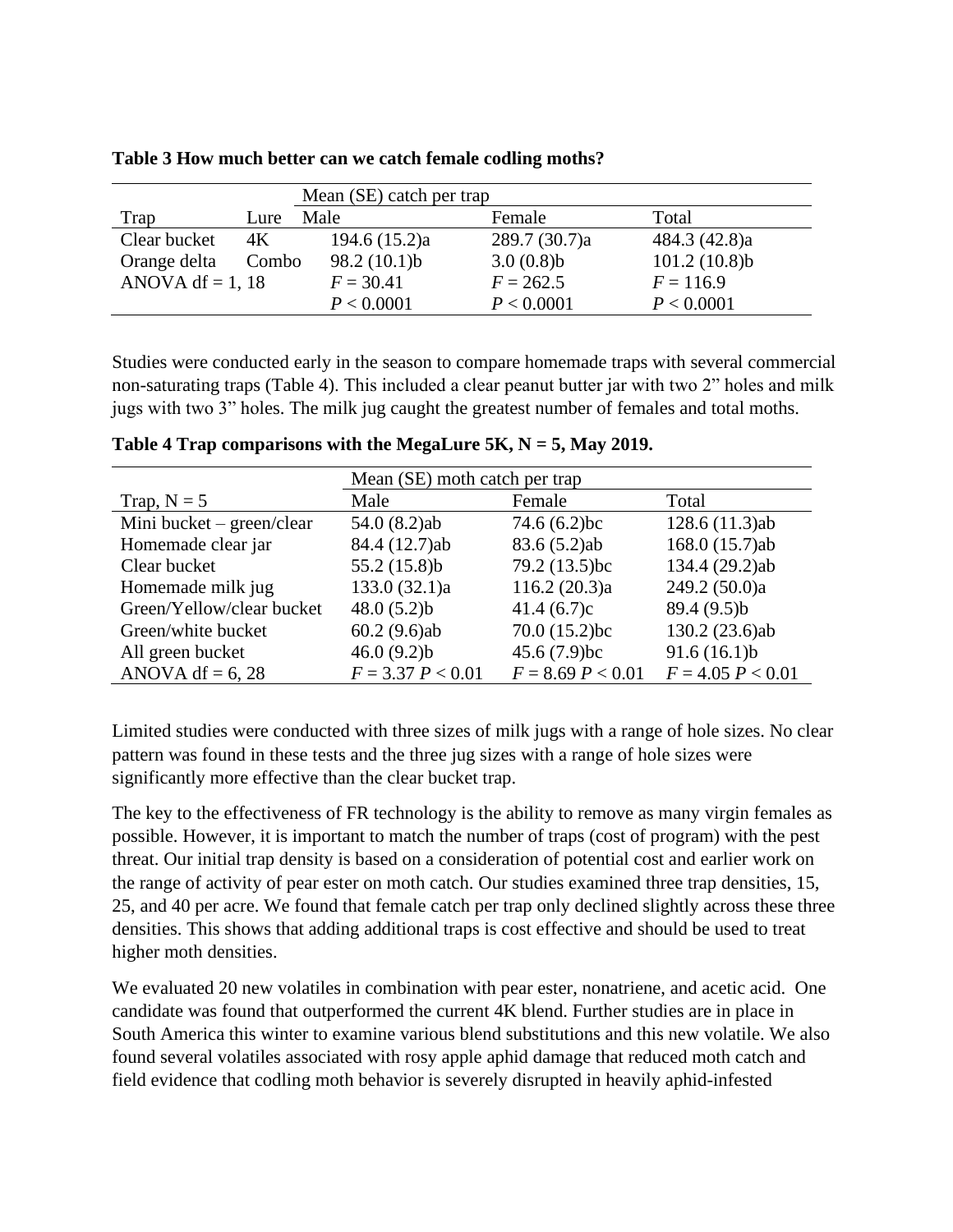orchards. Further studies will address the use of repellent blends to disrupt moth sexual behaviors.

The project was able to work with growers in four states and helped to establish 26 paired studies. Three groups of these studies are presented in Table 5 as six apple orchards in the Yakima Valley, five pear orchards in CA, OR, and WA, and six apple orchards situated between Quincy and Tonasket. Pest pressure was deliberately high in nearly all of these blocks and growers all used their typical organic spray and MD programs. Data showed that switching from the *Combo-P* + AA lure to the *4K* or *5K* lure at mid-season significantly increased the proportion of females caught. Fruit injury across the paired blocks ranged from zero up to 70% lower in the block trapped. The two trials in northcentral Washington that had no difference in fruit injury between the paired blocks were likely the result of the traps being deliberately placed at the higher end of a pest gradient in the orchard. Thus, the equal results across the paired blocks showed that the traps were able to reduce the 'hot spot' down to the background level in the orchard.

|                    |      | Range among trials |                 |                                                                       |                   |                                 |
|--------------------|------|--------------------|-----------------|-----------------------------------------------------------------------|-------------------|---------------------------------|
| Region, # trials   | Crop | Moths<br>per trap  | Prop.<br>female | Prop.<br>virgin<br>female                                             | % fruit<br>injury | Prop.<br>reduction<br>in injury |
| Yakima, 6          |      |                    |                 | Apple $15 - 56$ $0.11 - 0.76$ $0.25 - 0.65$ $0.5 - 3.1$ $0.41 - 0.76$ |                   |                                 |
| CA/OR/WA, 5        | Pear | $3 - 24$           |                 | $0.11 - 0.73$ $0.00 - 0.51$ $0.3 - 8.2$ $0.34 - 0.75$                 |                   |                                 |
| Northcentral WA, 6 |      |                    |                 | Apple $11 - 36$ $0.34 - 0.79$ $0.07 - 0.45$ $0.2 - 3.2$ $0.00 - 0.69$ |                   |                                 |

|  |  | Table 5. Summary of field trials using female removal technology to manage codling moth. |
|--|--|------------------------------------------------------------------------------------------|
|  |  |                                                                                          |

Table 6 shows the pear data broken out for each of the five orchards. The studies in Oregon and California were all in blocks not using sex pheromones for mating disruption and you can see very few virgin females were caught. Using the 5K lure increase the proportion of females trapped later in the season. Levels of fruit injury were consistently lower with the traps across all five blocks.

**Table 6. Summary of five pear orchards across three western States treated with female removal (FR) technology for codling moth management, 2019.**

|                 |           | $1st$ Flight |        |        | $2nd$ Flight |       |        |        |             |
|-----------------|-----------|--------------|--------|--------|--------------|-------|--------|--------|-------------|
| Orchard         | <b>MD</b> | Moths        | Prop.  | Prop.  | % injury     | Moths | Prop.  | Prop.  | % injury    |
|                 | type      | per          | female | virgin | FR vs.       | per   | female | virgin | FR vs. UTC  |
|                 |           | trap         |        | female | <b>UTC</b>   | trap  |        | female |             |
| CA1             | None      | 3.7          | 0.41   | 0.26   | 2.0 / 3.6    | 8.3   | 0.65   | 0.08   | 5.0 / 25.0  |
| CA2             | None      | 1.5          | 0.11   | 0.25   | 2.5/4.8      | 1.0   | 0.70   | 0.00   | 1.6 / 5.1   |
| CA3             | None      | 6.5          | 0.48   | 0.28   | 10.5 / 21.9  | 8.3   | 0.57   | 0.07   | 11.2 / 19.7 |
| OR <sub>1</sub> | None      | 20.5         | 0.62   | 0.28   | 0.00 / 0.56  | 3.9   | 0.73   | 0.28   | 1.53 / 5.40 |
| WA1             | Flex      | 4.0          | 0.42   | 0.51   | 0.07 / 0.30  | 1.1   | 0.47   | 0.00   | 0.33 / 0.50 |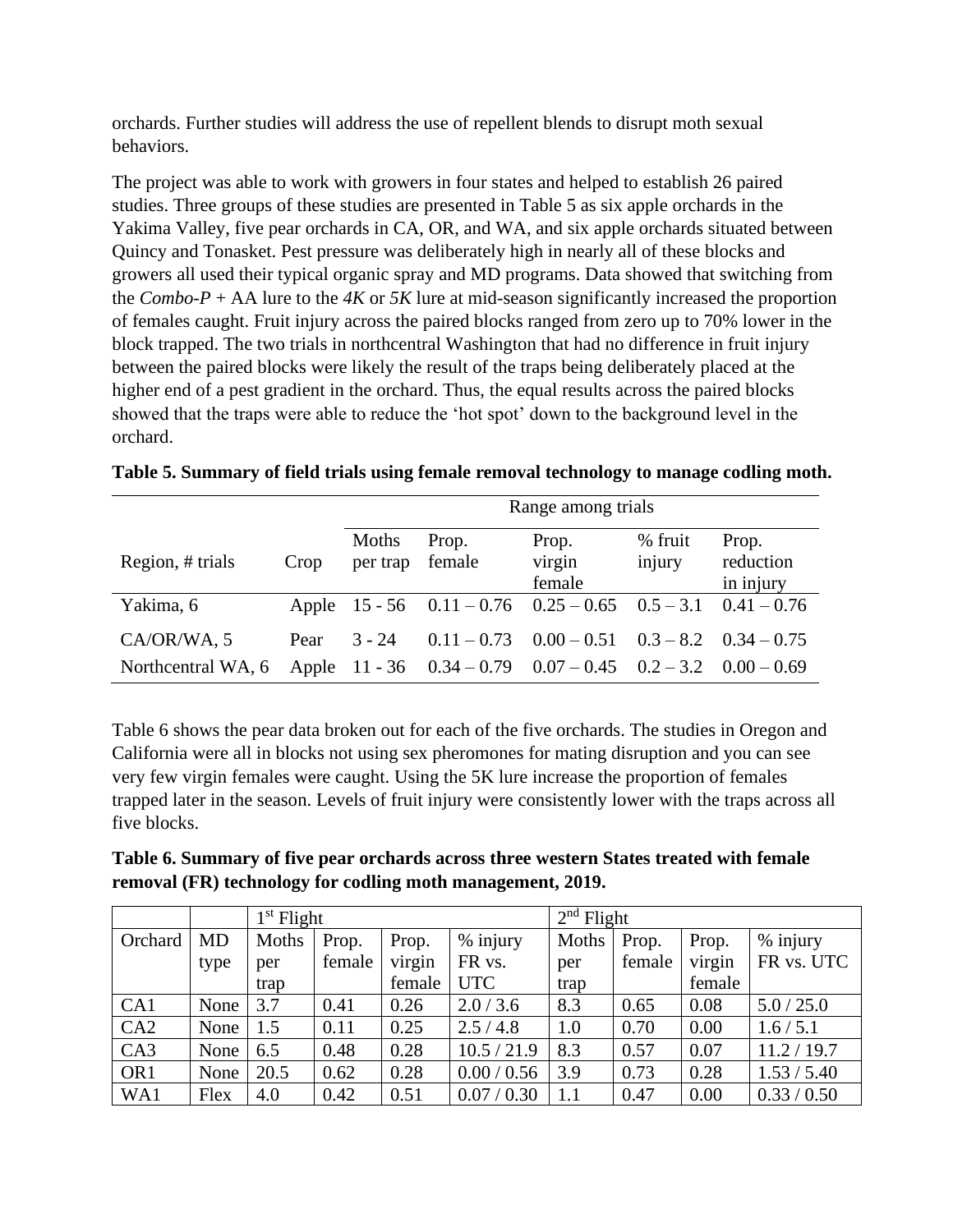## **DISCUSSION**

Tremendous progress was made during 2019 in the development of female removal as a viable tactic to manage codling moth in problem organic blocks. This progress is foremost based on our discovery in 2018 of a new more potent female attractant blend, now coined *MegaLure 4K*. A range of studies were conducted early in the summer to examine various factors critical to improving the effectiveness of female removal, including lure type, trap type, trap density, drowning solutions, and identification of new attractants. Growers will directly benefit from these extensive studies and the effectiveness removing female codling moths achieved next season should be even greater. However, in 2019 the new lures could only be used over the second half of the season. Also, we learned that the 5K lure caught fewer females than the 4K and this lure will not be further evaluated in subsequent trials.

Beginning in 2020 the *Megalure 4K* lure will be available for growers to use over the entire season. This lure catches 3x the number of females as the *Combo-P* + AA. Trapping grids can be improved from this year and treated areas in each block should be expanded to cover the entire area of moderate to high pressure codling moth. Also, trap density will be better matched to pest pressure.

Growers in 2020 can use any trap design, including delta traps, but non-saturating designs such as bucket traps require less maintenance. Milk jugs appears to be a lower cost (< \$1 each) and more effective approach and are available in a range of sizes. We also expect that plastic jugs can be reused a few times and hopefully recycled at the end of their useful life. Eliminating the use of Neem oil as an antimicrobial agent and switching to vegetable glycerin will likely improve the performance of traps, perhaps by 25%. While, fruit injury from codling moth achieved in trapped blocks were up to 70% lower than in the comparison untrapped blocks, our data suggests that adopting the suite of improvements validated during the 2019 season will further improve the program as much as 4-fold next season.

Female moth removal would appear to be a more rational approach to manage codling moth than trying to prevent moth mating or to expect wild moths to mate with mass-reared Canadian sterile variants. Every female codling moth, whether virgin or mated, caught in a trap is no longer able to lay eggs in the grower's orchard and is no longer producing larval offspring intent on fouling fruit to munch on fruit seeds. Thus, with some accuracy, it is possible, based on the known biology of this pest, favorability of the weather, and the value of individual fruits to assess the return to the grower of removing female moths from their orchard. We have prepared a simple spreadsheet that includes the number of eggs laid per female in cool/wet or warm/dry springs and for either two or three moth generations per season. Values for life stage mortalities are added to the model. The price paid to growers for individual fruits is the final variable and we have considered a return of \$0.05 or \$0.25 per fruit. This simple and straightforward analysis suggests that the removal of a single female codling moth early in the summer can be worth \$2 to 43 or \$34 to 697 if the pest has two or three generations, respectively. One real-world example from an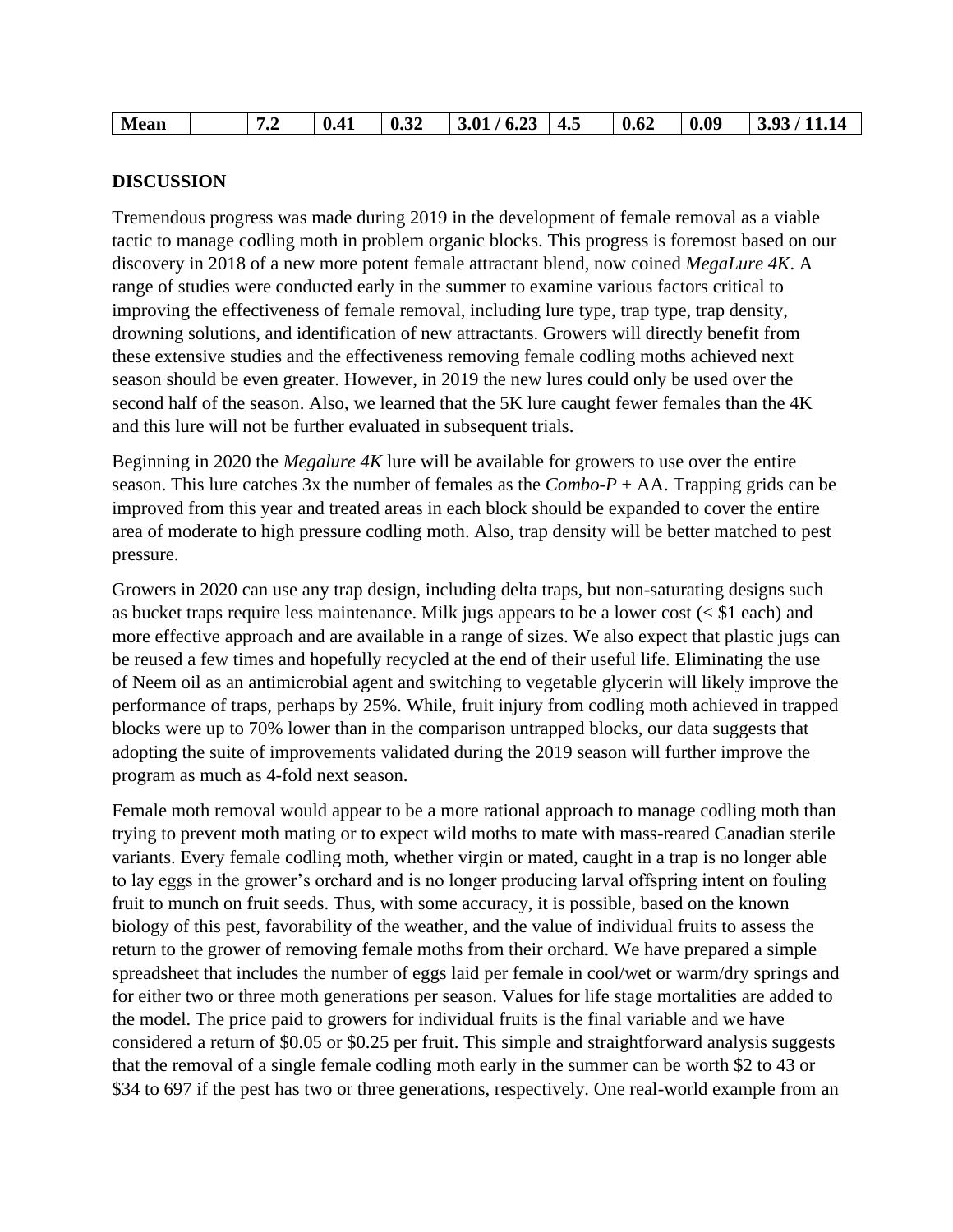organic apple block in Tieton with two generations found that the value of individual traps ranged from \$7.50 to \$750 depending on the moth reproduction prevented and apple price. Clearly, this approach makes economic sense to pome fruit growers!

# **BUDGET REQUEST**

|                          | Instar<br><b>Biologicals</b> |
|--------------------------|------------------------------|
| Salaries and benefits    |                              |
| Lab/field assistance     |                              |
| <b>Employee benefits</b> |                              |
| Supplies and expenses    | 4,000                        |
| Equipment                |                              |
| Travel                   | 2,000                        |
| <b>TOTAL</b>             | 6,000                        |

## Budget Year: 2020

|                          | Instar             |
|--------------------------|--------------------|
|                          | <b>Biologicals</b> |
| Salaries and benefits    | 4,000              |
| Lab/field assistance     |                    |
| <b>Employee benefits</b> |                    |
| Supplies and expenses    | 3,000              |
| Equipment                |                    |
| Travel                   | 3,000              |
| <b>TOTAL</b>             | 10,000             |

Total Budget: 2019-20

|                       | Instar             |
|-----------------------|--------------------|
|                       | <b>Biologicals</b> |
| Salaries and benefits | 4,000              |
| Lab/field assistance  |                    |
| Employee benefits     |                    |
| Supplies and expenses | 7,000              |
| Equipment             |                    |
| Travel                | 5,000              |
| <b>TOTAL</b>          | 16,000             |

\_\_\_\_\_\_\_\_\_\_\_\_\_\_\_\_\_\_\_\_\_\_\_\_ \_\_\_\_\_\_\_\_\_\_

Originator's Signature Date